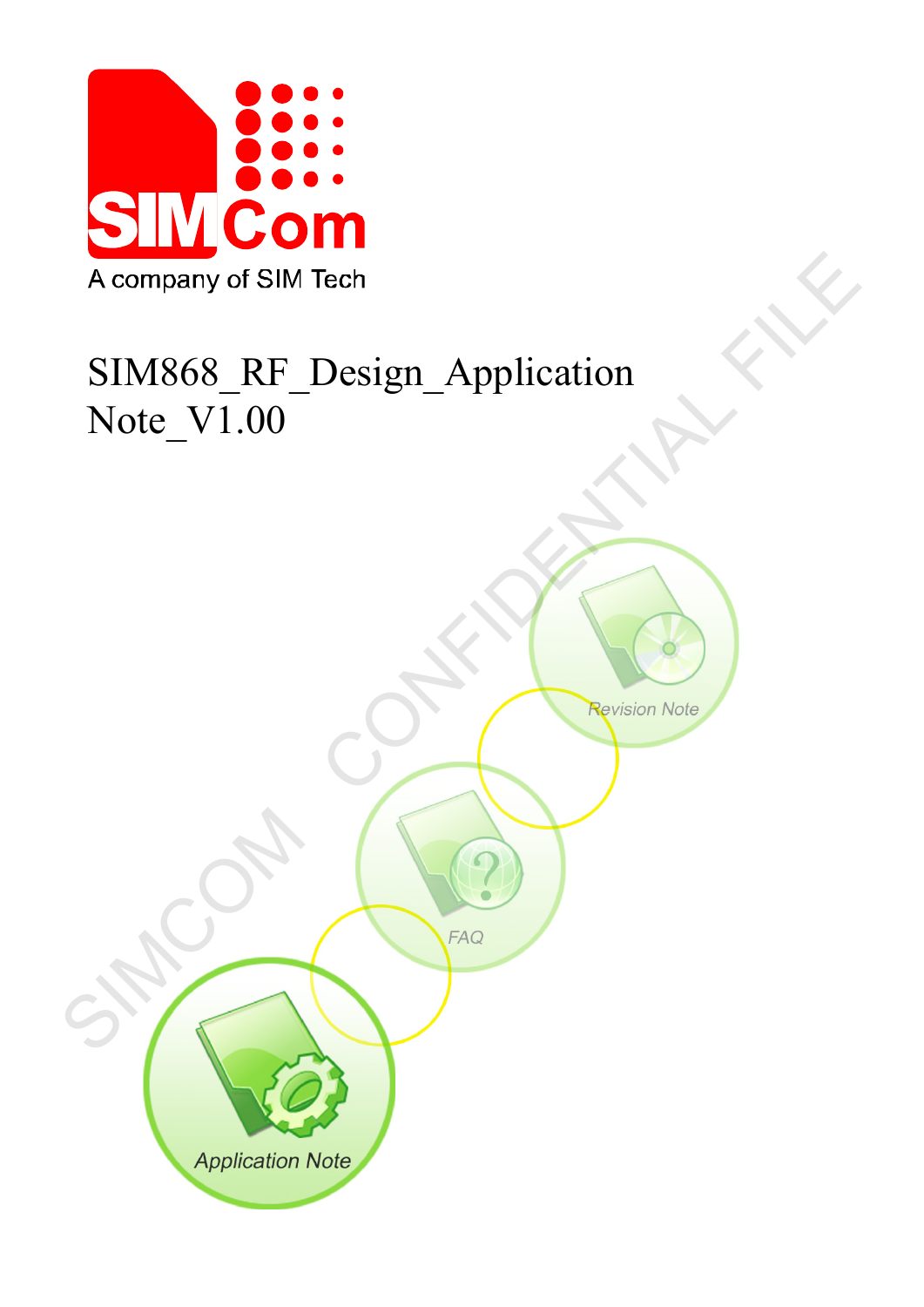

#### **Smart Machine Smart Decision**

| <b>Document Title:</b>      | SIM868 RF Design Application Note V1.00 |  |
|-----------------------------|-----------------------------------------|--|
| <b>Version:</b>             | V1.00                                   |  |
| Date:                       | 2016-09-13                              |  |
| <b>Status:</b>              | Released                                |  |
| <b>Document Control ID:</b> | SIM868 RF Design Guide V1.00            |  |

#### **General Notes**

SIMCom offers this information as a service to its customers, to support application and engineering efforts that use the products designed by SIMCom. The information provided is based upon requirements specifically provided to SIMCom by the customers. SIMCom has not undertaken any independent search for additional relevant information, including any information that may be in the customer's possession. Furthermore, system validation of this product designed by SIMCom within a larger electronic system remains the responsibility of the customer or the customer's system integrator. All specifications supplied herein are subject to change. **SIMS66\_RF** Design Guide\_V1.00<br> **Ceneral Notes**<br> **Ceneral Notes**<br>
SIMCom These information as a service to its cationners, to support application and suggedient general states<br>
such the probability distribution by the cust

#### **Copyright**

This document contains proprietary technical information which is the property of SIMCom Limited., copying of this document and giving it to others and the using or communication of the contents thereof, are forbidden without express authority. Offenders are liable to the payment of damages. All rights reserved in the event of grant of a patent or the registration of a utility model or design. All specification supplied herein are subject to change without notice at any time.

## *Copyright © Shanghai SIMCom Wireless Solutions Ltd. 2008*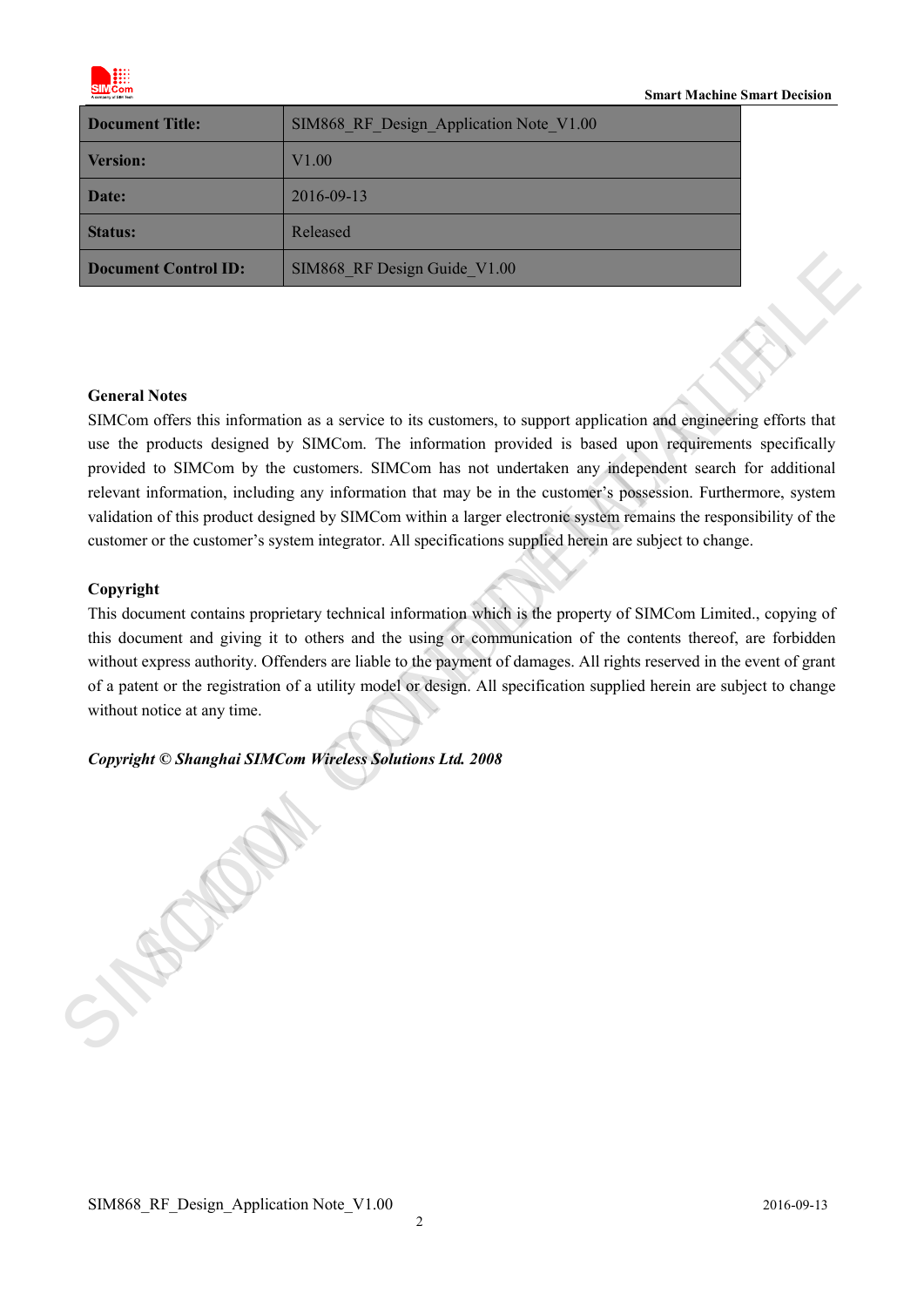

# <span id="page-2-0"></span>**Contents**

| 1 |      |  |
|---|------|--|
| 2 |      |  |
| 3 |      |  |
|   |      |  |
|   |      |  |
|   |      |  |
|   |      |  |
|   |      |  |
| 4 |      |  |
|   |      |  |
|   |      |  |
|   |      |  |
|   |      |  |
|   |      |  |
|   |      |  |
|   | SIER |  |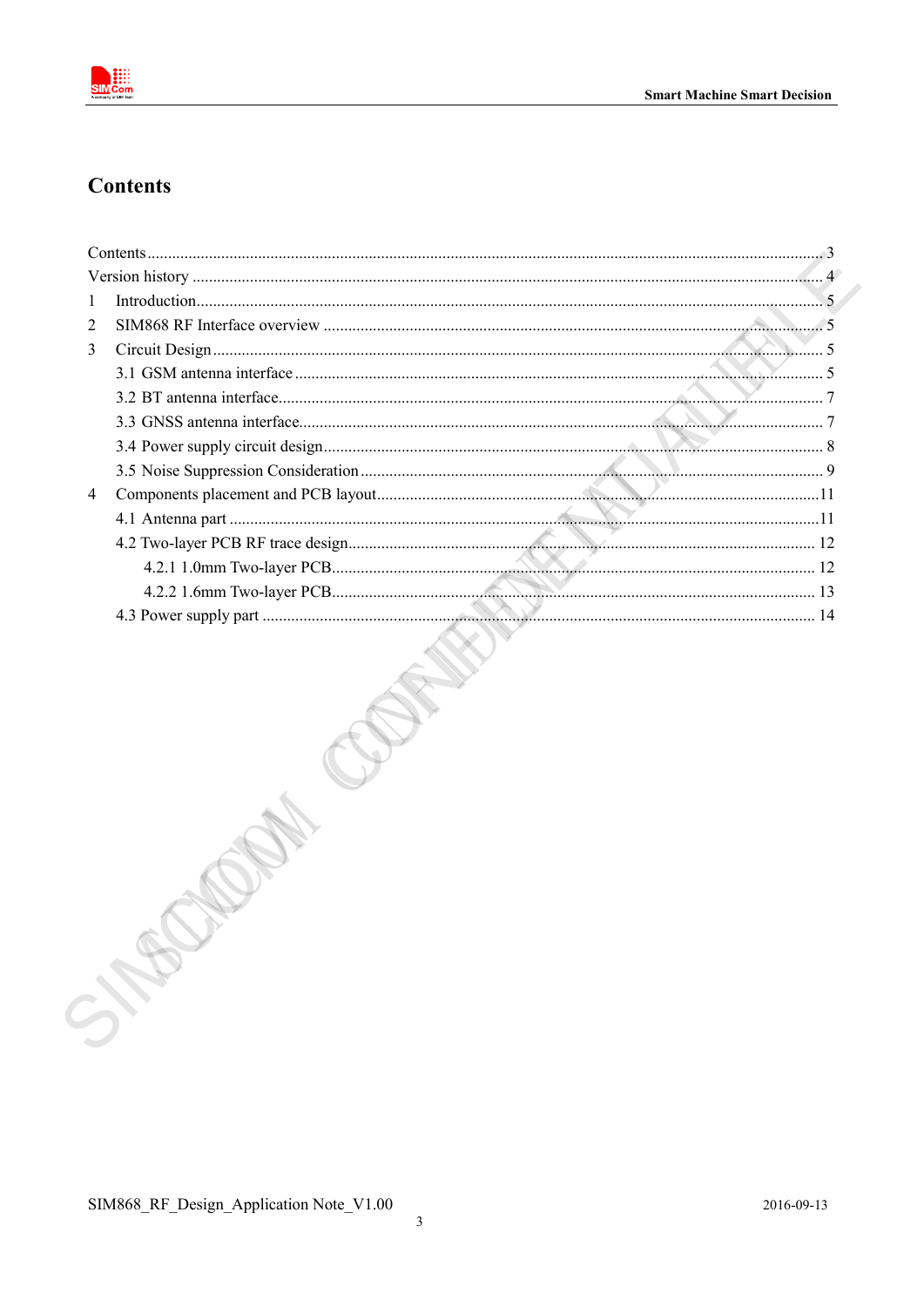

# <span id="page-3-0"></span>**Version history**

| 2016-09-13 | <b>Version</b> | <b>Description of change</b> | <b>Author</b> |
|------------|----------------|------------------------------|---------------|
|            | $1.00\,$       | Initial version              | Chen Xiaoxu   |
|            |                |                              |               |
|            |                |                              |               |
|            |                |                              |               |
|            |                |                              |               |
|            |                |                              |               |
|            |                |                              |               |
|            |                |                              |               |
|            |                |                              |               |
|            |                |                              |               |
|            |                |                              |               |
|            |                |                              |               |
|            |                |                              |               |
|            |                |                              |               |
|            |                |                              |               |
|            |                |                              |               |
|            |                |                              |               |
|            |                |                              |               |
|            |                |                              |               |
|            |                |                              |               |
|            |                |                              |               |
|            |                |                              |               |
|            |                |                              |               |
|            |                |                              |               |
|            |                |                              |               |
|            |                |                              |               |
|            |                |                              |               |
|            |                |                              |               |
|            |                |                              |               |
|            |                |                              |               |
|            |                |                              |               |
|            |                |                              |               |
| STERM      |                |                              |               |
|            |                |                              |               |
|            |                |                              |               |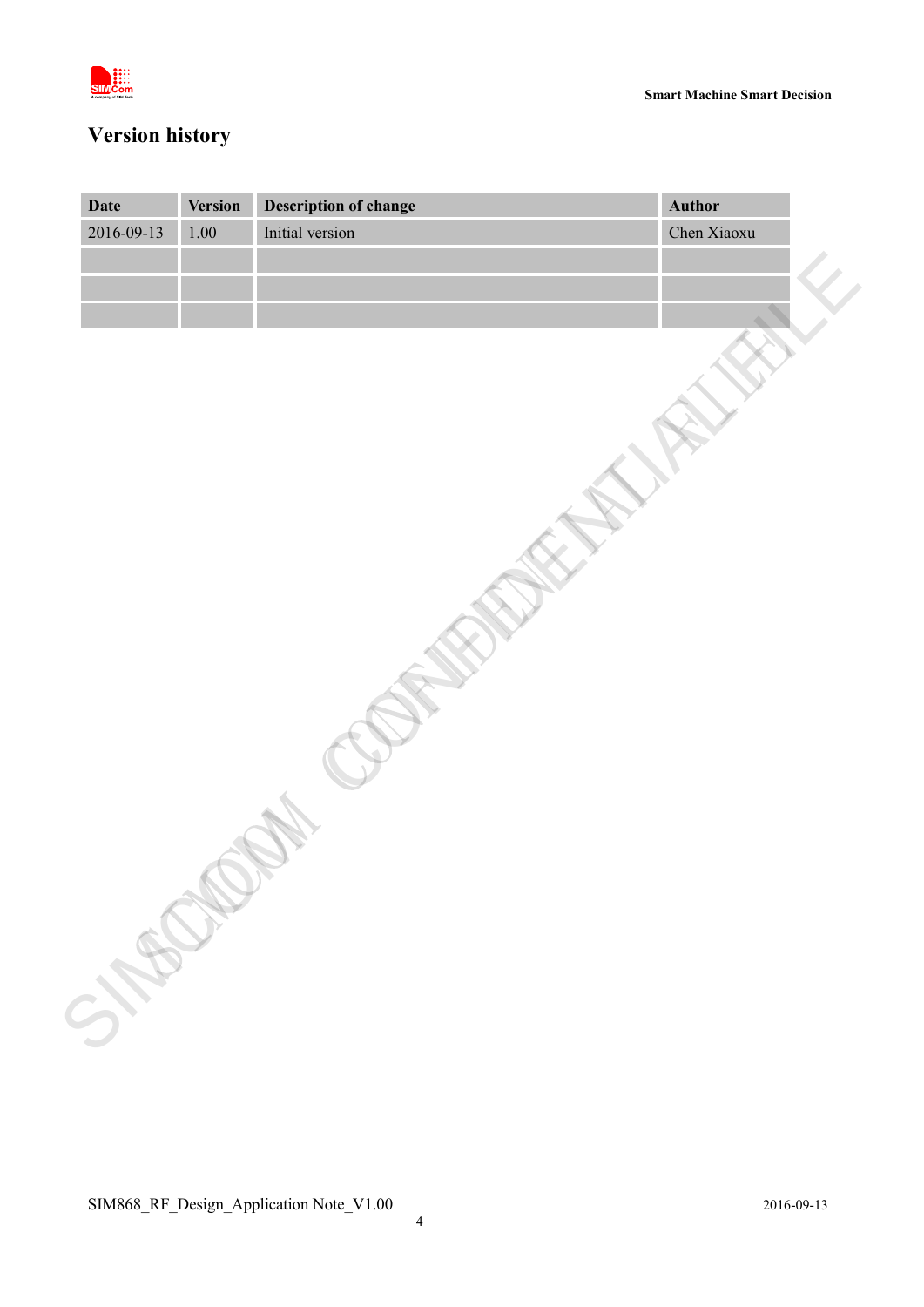

## <span id="page-4-0"></span>**1 Introduction**

This document describes the SIM868 module RF antenna interface and recommended antenna performance specifications. In order to get better RF performance, the customer should follow antenna design guides in the document.

## <span id="page-4-1"></span>**2 SIM868 RF Interface overview**

Designed for global market, SIM868 is integrated with a high performance GSM/GPRS engine , a BT engine and a GNSS engine.

The following figure shows a functional diagram of SIM868:



**Figure 1: SIM868 functional diagram**

- <span id="page-4-2"></span>**3 Circuit Design**
- <span id="page-4-3"></span>**3.1 GSM antenna interface**

The following is the recommended GSM antenna circuit design.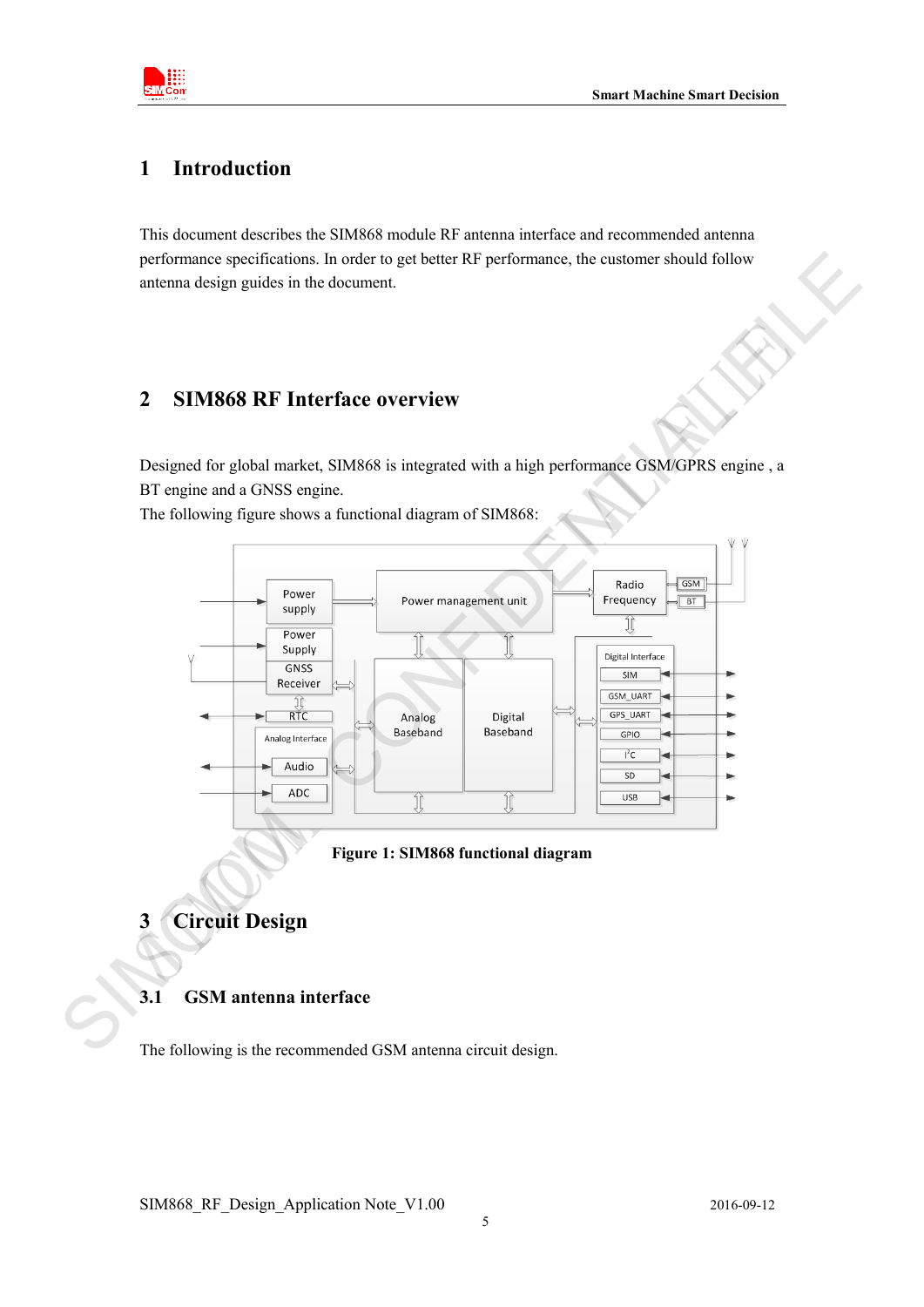



**Figure 2: GSM antenna matching circuit without RF connector**

In above figure, the components R101, C101 and C102 are used for antenna matching, the value of components can only be got after the antenna tuning, usually, they are provided by antenna vendor. By default, the R101 is 0Ω resistors, and the C101, C102 are reserved for tuning. To get better ESD performance, a bidirectional TVS component D101 is placed near by the antenna port, which is used for ESD protection, the recommended part numbers of the TVS are listed in the following table: (Paris)<br>
(Paris)<br>
(Paris)<br>
(Paris)<br>
(Paris)<br>
(Paris)<br>
(Paris)<br>
Tigure 2: GSM antenna matching circuit without RF connection<br>
In above figure is components can only be got after the meters tange usually, they are provided

| <b>Table 1: The recommended TVS part</b> |  |
|------------------------------------------|--|
|------------------------------------------|--|

| Package Size | Part Type      | Vendor |
|--------------|----------------|--------|
| 0201         | LXES03AAA1-154 | Murata |
| 0402         | LXES15AAA1-153 | Murata |

| SIM868 RF Design Application Note V1.00 | 2016-09-12 |
|-----------------------------------------|------------|
|                                         |            |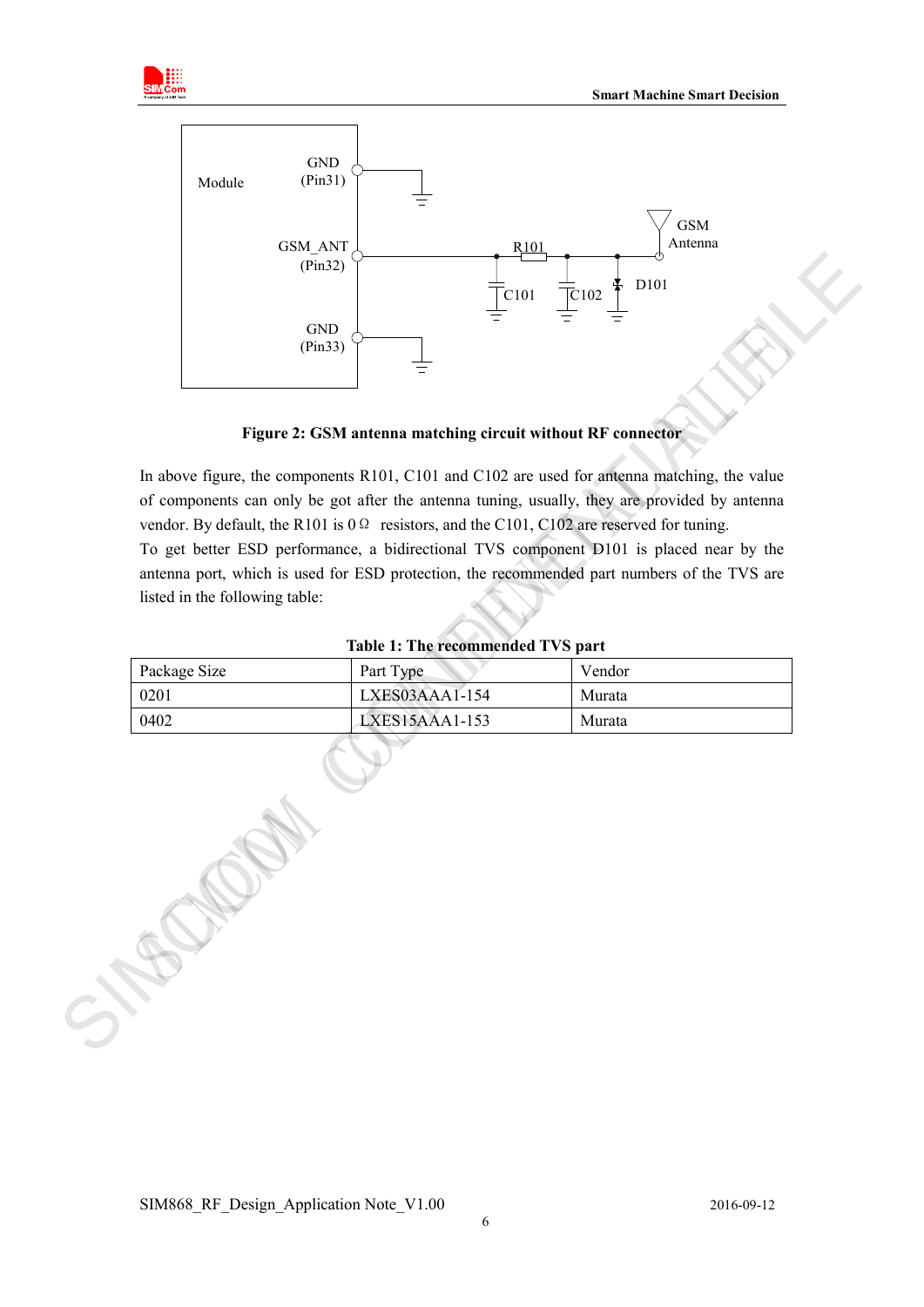

## <span id="page-6-0"></span>**3.2 BT antenna interface**



The following figure is the recommended BT antenna interface circuit design.

**Figure 3: BT antenna matching circuit**

The C108 and C110 are used for RF Matching, The default values of these two components are shown in Figure 3, but must be tuned on different PCB.

The LC filter is mandatory for SIG spec. and these components should be placed close to the module as can as possible. The default values of these components are shown in Figure 3, but must be tuned on different PCB.

The components C106, C115, C107 are for antenna impedance matching. These components should be placed as close as possible to the antenna port. By default, the C115 is  $0\Omega$  resistors, and the C106, C107 are reserved for tuning

## <span id="page-6-1"></span>**3.3 GNSS antenna interface**

For GNSS antenna interface design, there are two normal options: passive antenna and active antenna. The customer can choose passive antenna, if the path loss from the GNSS antenna to module's GPS\_ANT pin is not much. If the GNSS antenna is far away from the module's GPS ANT pin, then an active antenna should be a good choice.

For both passive and active antenna, the recommended circuits are shown as below.



**Figure 1: GNSS passive antenna matching circuit**

SIM868 RF Design Application Note V1.00 2016-09-12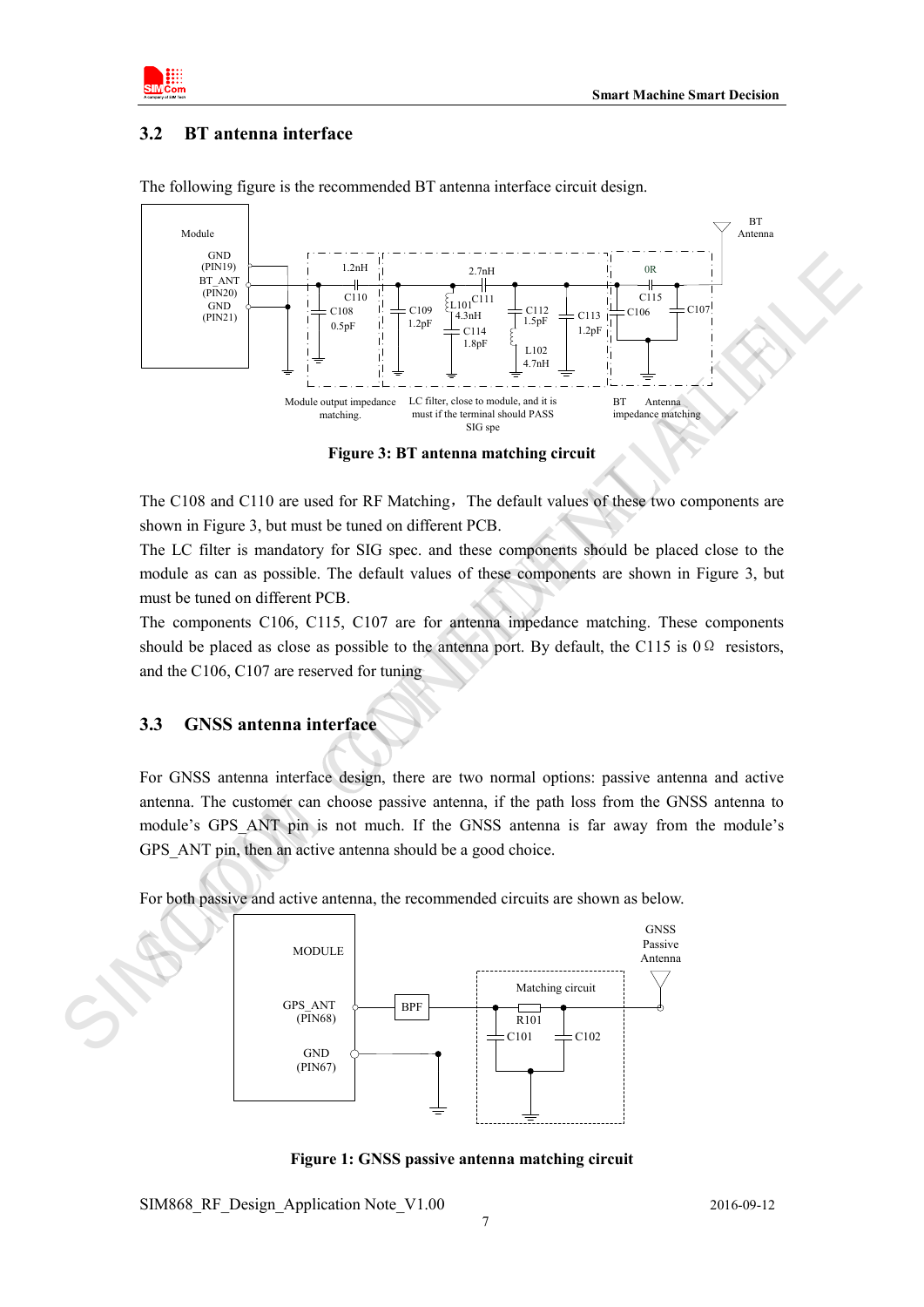



**Figure 5: GNSS active antenna matching circuit**

In above figure, the components R101, C101 and C102 are used for antenna matching, the components' value only can be got after the antenna tuning. For default, R101 is 0Ω, C101 and C102 are not mounted.

The component R102 is used for current limiting under the situation that the active antenna was shorted. The component L101 is a RF choke inductor, to avoid the RF signal loss, and usually, the value of L101 is no less than 27nH.

The component BPF is a SAW filter, which is used for out of band noise signal suppression. The recommended part numbers of the BPF are listed in Table 2:

| <b>Package Size</b>                | <b>Part Type</b>                                                                                                                                                                | <b>Vendor</b> |
|------------------------------------|---------------------------------------------------------------------------------------------------------------------------------------------------------------------------------|---------------|
| $1.35*1.05$                        | SAFEB1G57KE0F00                                                                                                                                                                 | Murata        |
| $1.4*1.1$                          | B8313                                                                                                                                                                           | Epcos         |
| $1.1*0.9$                          | SAFFB1G56KB0F0A                                                                                                                                                                 | Murata        |
| $1.1*0.9$                          | B8813                                                                                                                                                                           | Epcos         |
| Power supply circuit design<br>3.4 | In order to suppress noise signal from power supply, a circuit for noise rejection should be<br>added between the power supply and SIM868 GPS VBAT/VBAT pad, shown as Figure 6. |               |

#### **Table 2: The recommended GNSS BPF parts**

# <span id="page-7-0"></span>**3.4 Power supply circuit design**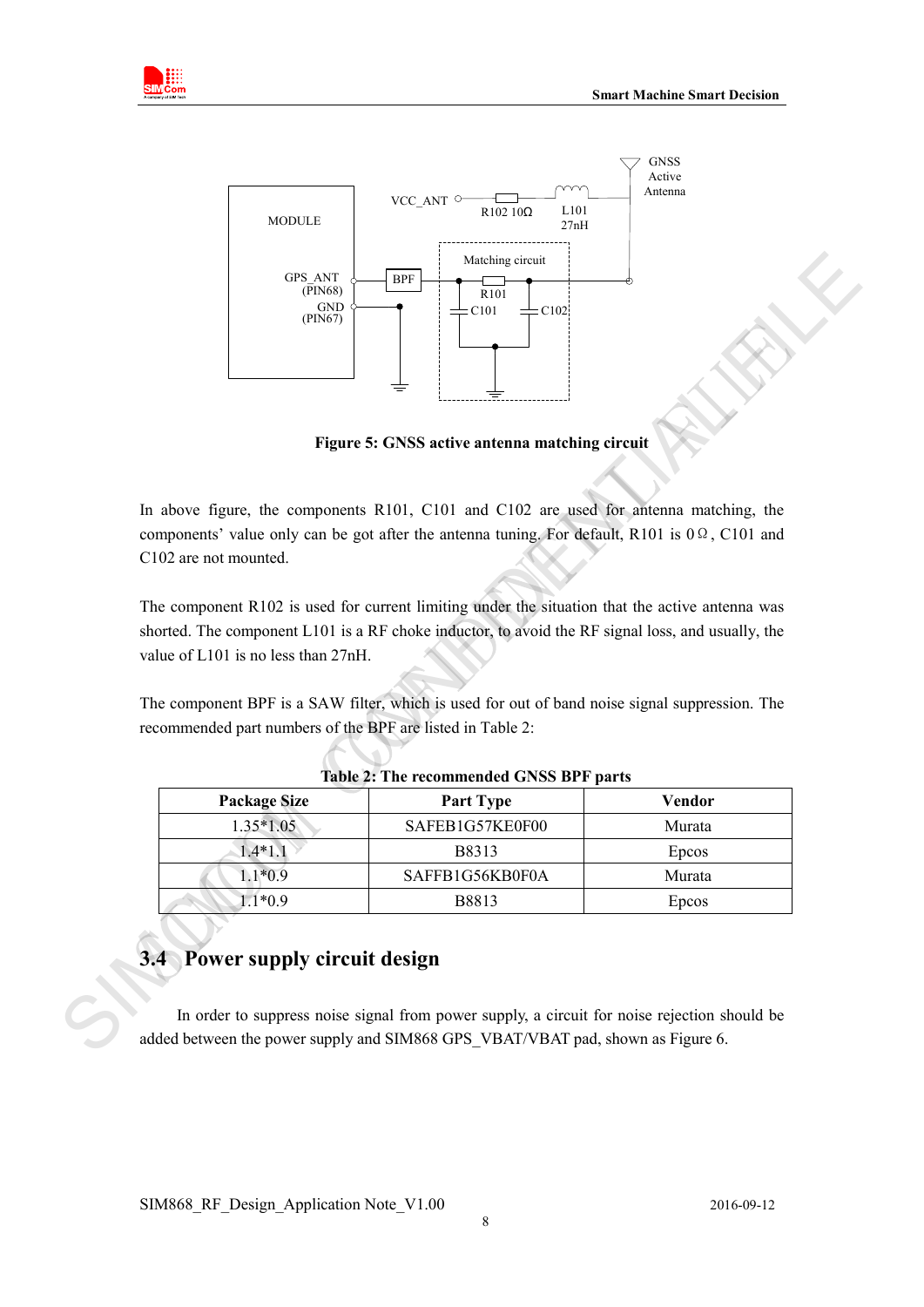



**Figure 6: Power supply circuit design**

|          | In Figure 6, the capacitors $C103$ , $C104$ , $C105$ are used for noise decoupling, the ferrite bead<br>FB101 is used for filtering the noise from DC-DC. The values in the following table are gotten<br>from an actual case, which maybe changed under different conditions.                                                                                             |                    |            |
|----------|----------------------------------------------------------------------------------------------------------------------------------------------------------------------------------------------------------------------------------------------------------------------------------------------------------------------------------------------------------------------------|--------------------|------------|
| Location | Table 3: the components' value from an actual case<br>Description                                                                                                                                                                                                                                                                                                          | Part Number        | Supplier   |
| FB101    | 0805, 220ohm+/-25%@100MHz, DC<br>50mOhm,2A                                                                                                                                                                                                                                                                                                                                 | FBMH2012HM221-T    | Murata     |
| C103     | 0402, 22pF+/-5%, 50V, C0G                                                                                                                                                                                                                                                                                                                                                  | GRM1555C1H220JA01D | Murata     |
| C104     | 0402, 47pF+/-5%, 50V, C0G                                                                                                                                                                                                                                                                                                                                                  | GRM1555C1H470JA01D | Murata     |
| C105     | 3528, 100uF+/-20%, 6.3V, Tantalum                                                                                                                                                                                                                                                                                                                                          | TLJT107M006R0800   | <b>AVX</b> |
| 3.5      | <b>Noise Suppression Consideration</b>                                                                                                                                                                                                                                                                                                                                     |                    |            |
|          | SIM868 is a multi-antenna system, in order to get better GNSS receive performance, the noise<br>suppression should be considered.                                                                                                                                                                                                                                          |                    |            |
|          | For in band noise, SIM868 provide the Anti-Jamming function to remove the noise signal from the<br>other antenna or environment. This function is disabled by default, the customer can enable this<br>feature via PMTK command. The PMTK command "\$PMTK286,1*23" is used for enable AIC<br>function, The PMTK command "\$PMTK286,0*22" is used for disable AIC function; |                    |            |

**Table 3: the components' value from an actual case** 

## <span id="page-8-0"></span>**3.5 Noise Suppression Consideration**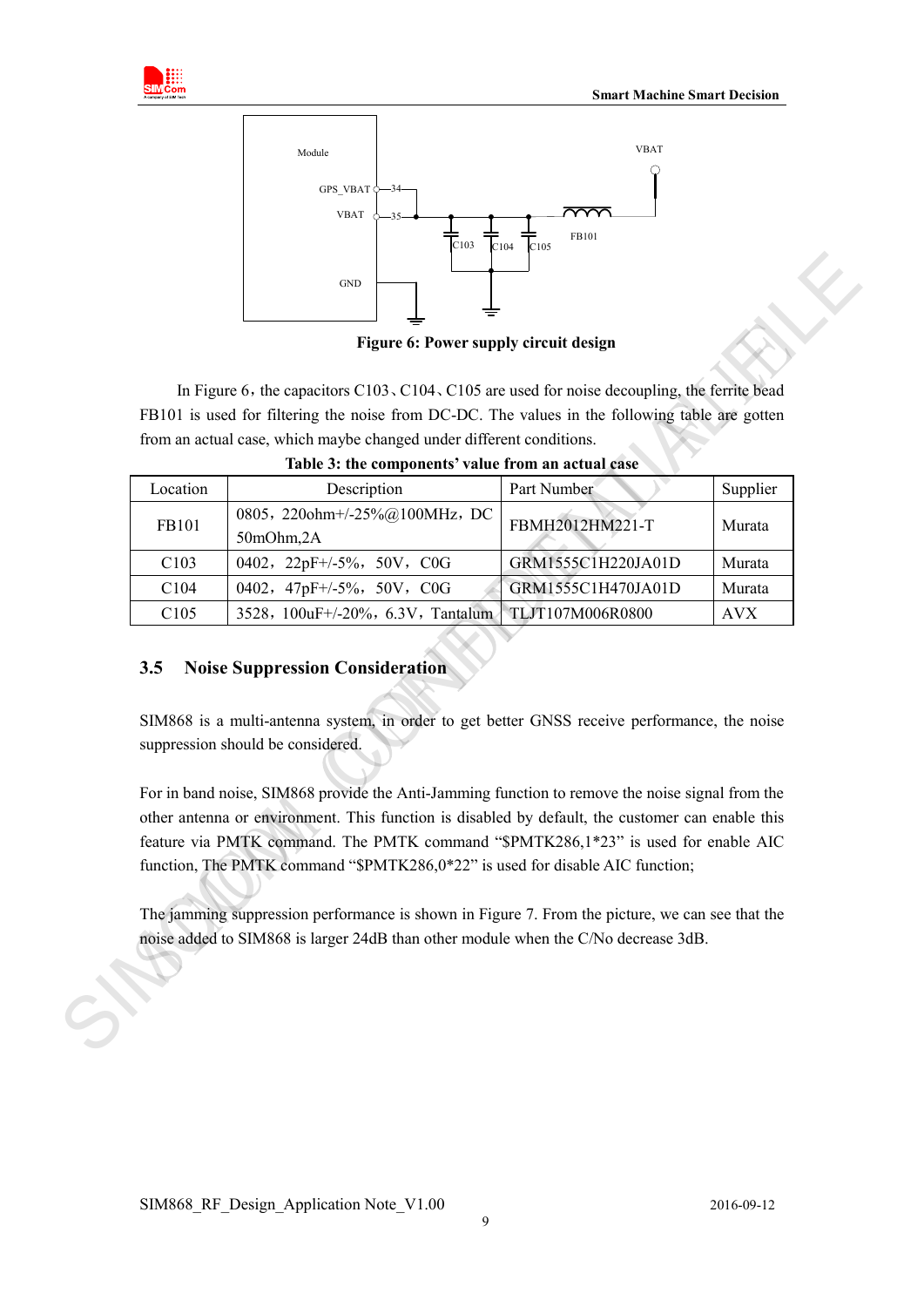



**Figure 7: In-band jamming immunity—3dB desensitization curve**

For out band noise, there are two methods to avoid the impact of noise.

a. Increase antenna isolation.

It is important to keep enough isolation between all the antennas. As per experience, the isolation about 15dB is OK. It can avoid the most of problems about antenna co-existence. There are many methods can be used to increase the antenna isolation, such as keep enough distance between each antenna, choose proper antenna polarization, etc.

b. Add a GNSS BPF filter.

The customer can add a GNSS BPF filter to filter the interference from other antennas and the environment. The specification of a typical BPF filter is shown in Table 4. From the table, we can see the BPF can provide about minimum 34dB attenuation at GSM and BT frequency band. It can remove the most noise signal from GSM/BT antenna.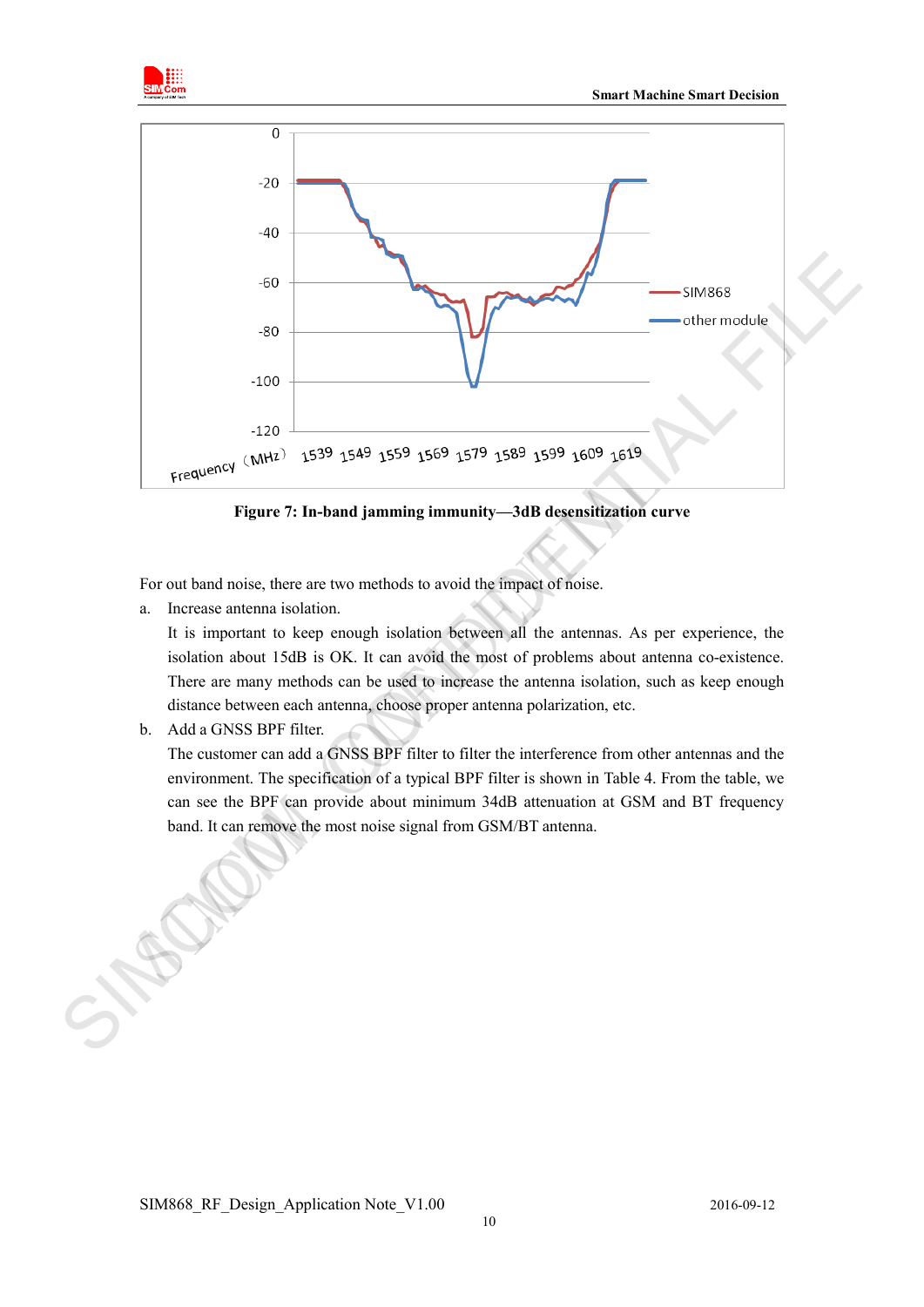

| Item |                                            |                          | Specification |          |
|------|--------------------------------------------|--------------------------|---------------|----------|
|      |                                            | -30 to $+85^{\circ}$ C   | $25+2/2$ °C   | typ.     |
|      | Nominal Center Frequency(fc)               | 1561.10/1575.42/1602 MHz |               |          |
|      | <b>Insertion Loss</b>                      |                          |               |          |
| 1)   | 1559.05 to 1563.15 MHz                     | $1.8$ dB max.            | $1.6$ dB max. | 1.3 dB   |
| 2)   | 1573.42 to 1577.42 MHz                     | $1.2$ dB max.            | $1.1$ dB max. | $0.9$ dB |
| 3)   | 1597.55 to 1605.89 MHz                     | 1.9 dB max               | 1.6 dB max.   | 1.4 dB   |
|      | <b>Absolute Attenuation</b>                |                          |               |          |
| 1)   | 777 to 798 MHz                             | 34 dB min                | 34 dB min     | 38 dB    |
| 2)   | 824 to 915 MHz                             | 34 dB min                | 34 dB min     | 37 dB    |
| 3)   | 10 to 925 MHz                              | 34 dB min                | 34 dB min     | 37 dB    |
| 4)   | 925 to 960 MHz                             | 34 dB min                | 34 dB min     | 37 dB    |
| 5)   | 1427 to 1463 MHz                           | 37 dB min                | 37 dB min     | 41dB     |
| 6)   | 1710 to 1785 MHz                           | 35 dB min.               | 35 dB min     | 38 dB    |
| 7)   | 1850 to 1980 MHz                           | 35 dB min                | 35 dB min     | 39 dB    |
| 8)   | 2400 to 2570 MHz                           | 35 dB min                | 35 dB min     | 42 dB    |
| 9)   | 2570 to 3000 MHz                           | 30 dB min                | 30 dB min     | 44 dB    |
| 4    | <b>Components placement and PCB layout</b> |                          |               |          |
| 4.1  | Antenna part                               |                          |               |          |

# <span id="page-10-0"></span>**4 Components placement and PCB layout**

# <span id="page-10-1"></span>**4.1 Antenna part**

In order to avoid interference and reduce RF loss, the components placement and PCB layout in antenna part should follow some key points as below:

- (1) All RF conducted test interface should be placed closed to RF\_IN pad, for example coaxial cable pad, antenna connector, the RF connector and so on. in antenna part should follow<br>
(1) All RF conduc<br>
coaxial cable p<br>
(2) The antenna m<br>
(3) RF trace should<br>
(4) Keep integrate<br>
(5) The ground sine nearest ground<br>
(6) Avoid crossing<br>
(7) Keep adequate
	- (2) The antenna matching network should be placed close to the antenna feed pad.
	- (3) RF trace should be as short and direct as possible.
	- (4) Keep integrated ground plane under RF trace, shown as Figure 9.
	- (5) The ground sides of RF components must connect as directly as possible to the nearest ground reference.
	- (6) Avoid crossing or parallel trace under RF trace.
	- (7) Keep adequate ground vias surrounding the RF trace.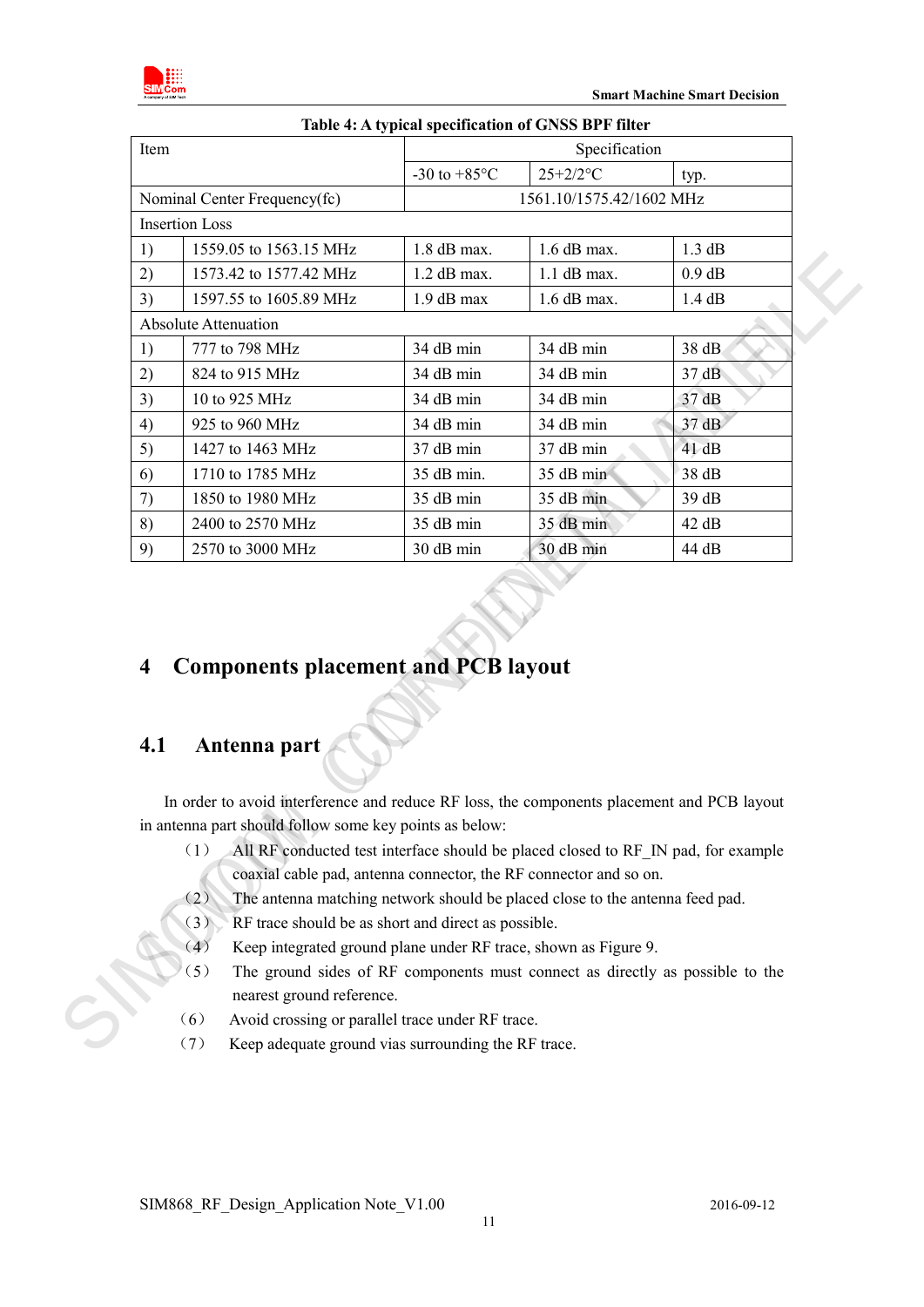

#### **Figure 8: Integrated ground plane under RF trace**



**Figure 9: Ground vias surrounding the RF trace**

# <span id="page-11-0"></span>**4.2 Two-layer PCB RF trace design**

In two-layer PCB, the distance between top-layer and bottom-layer is very large. The width of 50 ohm impedance controlled RF trace will be too wide, which is different from the width of RF\_IN pad. In order to reduce impedance sudden change of RF trace, gradual change line should be used.

Especially, in order to reduce path loss, RF trace should make as shorter as possible.

## <span id="page-11-1"></span>**4.2.1 1.0mm Two-layer PCB**

The way to design RF trace in 1.0mm Two-Layer PCB is shown as Figure 10.

SIM868 RF Design Application Note V1.00 2016-09-12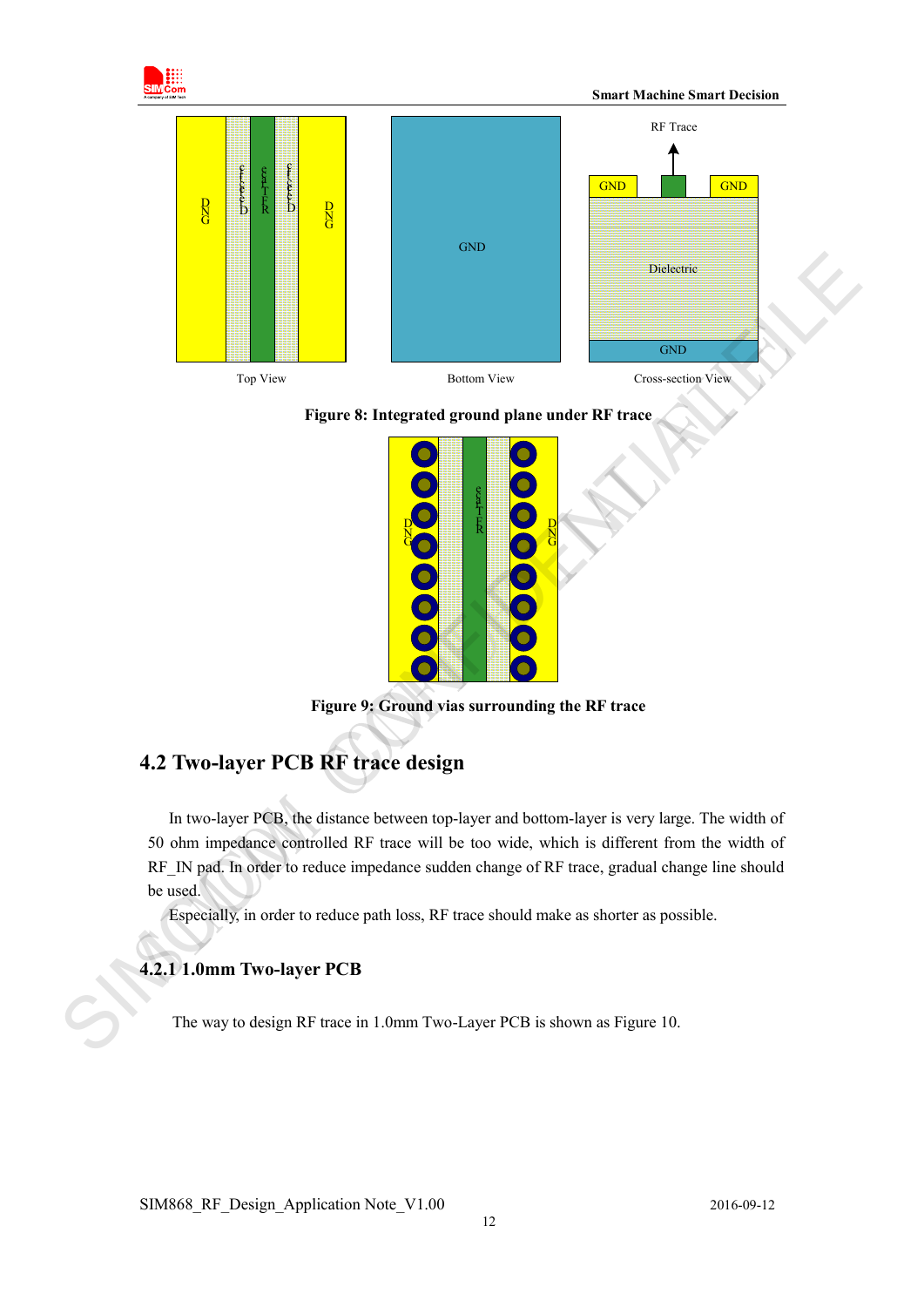



**Figure 10: The way to design RF trace in 1.0mm Two-Layer PCB**

In Figure 10, the width of RF trace is 0.93mm, the distance between RF trace with ground on each side is 0.2mm.

## <span id="page-12-0"></span>**4.2.2 1.6mm Two-layer PCB**

The way to design RF trace in 1.6mm Two-Layer PCB is shown as Figure 11.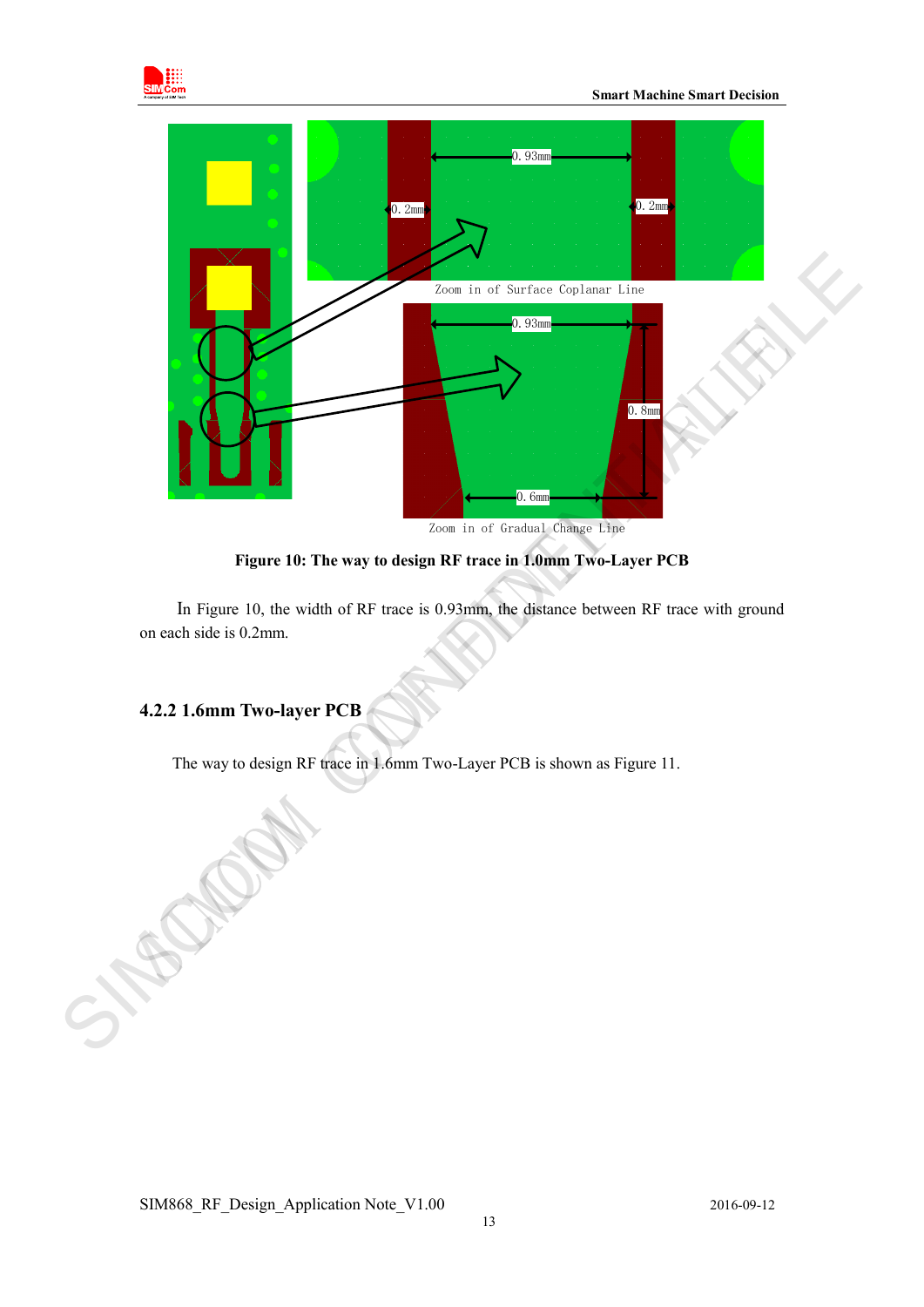

 **Smart Machine Smart Decision**



Zoom in of Gradual Change Line

**Figure 11: The way to design RF trace in 1.6mm Two-Layer PCB**

In Figure 11, the width of RF trace is 1.15mm, the distance between RF trace with ground on each side is 0.2mm.

# <span id="page-13-0"></span>**4.3 Power supply part**

Power supply part should follow some key points as below:

- (1)Power supply trace should not cross RF area.
- (2)The width of power trace should be more than 1.6mm.
- (3)The decoupling capacitor should be close to the module VBAT pad, the sequence is shown as Figure 12.
- (4)The power supply trace should be surrounded by ground to get better noise decoupling.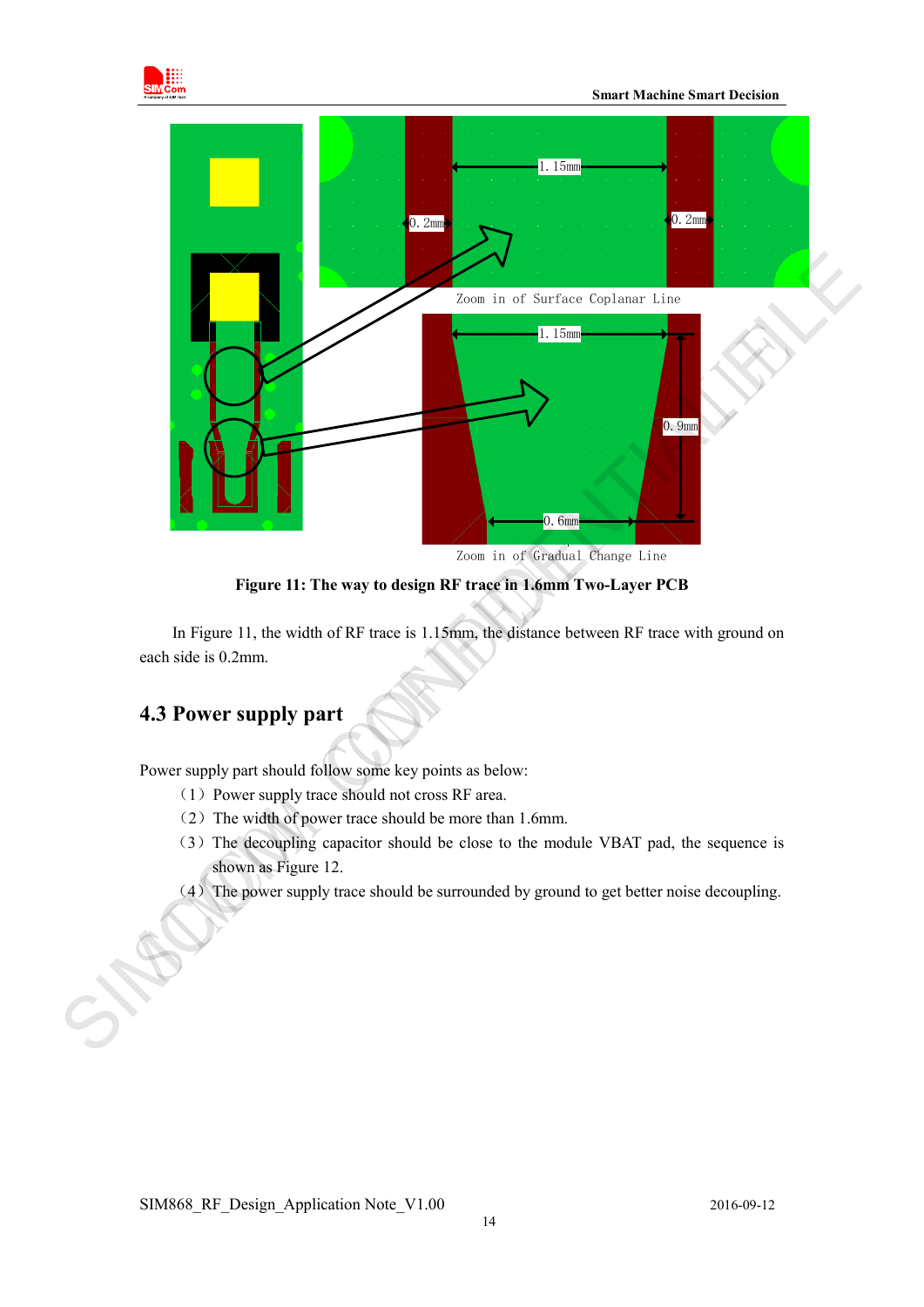



**Figure 12: Decoupling components placement**

In Figure 12, ferrite bead FB101, capacitor C103, C104, C105 are mounted on the top layer, near to SIM868 VBAT Pad. The number of VBAT vias should be more than six. The VBAT trace should be routed through ferrite bead, decoupling capacitor C105, C104, C103 as sequence.

SIM868\_RF\_Design\_Application Note\_V1.00 15 2016-09-12